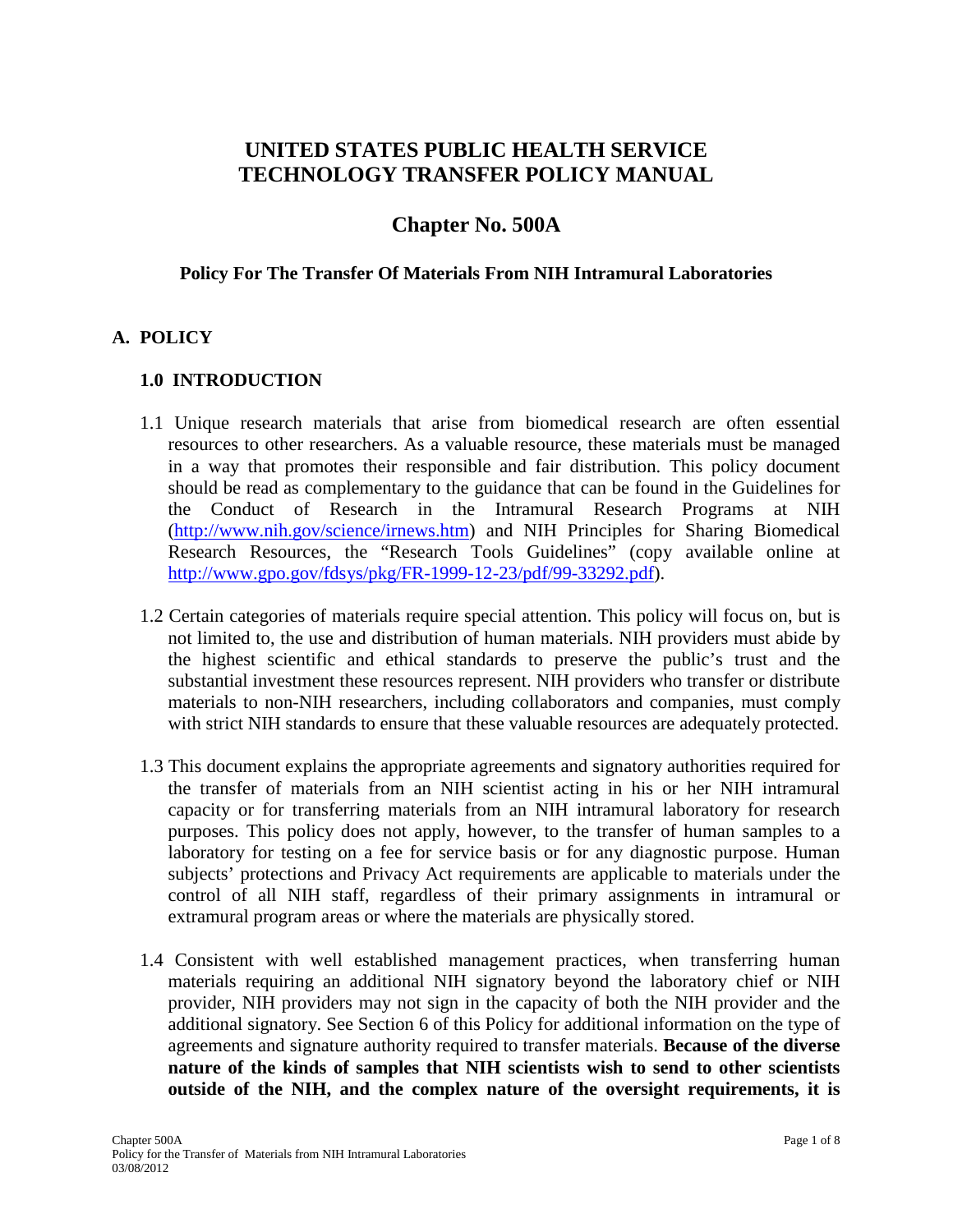**strongly recommended that a TDC be consulted to determine what paperwork is needed for most transfers.**

# **2.0 MODELS**

- 2.1 As used herein, a Material Transfer Agreement ("MTA") is a written document to facilitate the free transfer of materials between NIH scientists and other individuals or institutions (see Section 6.6 below for additional considerations in sending materials to for-profit institutions). For example, an MTA can be a model agreement such as the NIH Simple Letter Agreement ("SLA"), the Uniform Biological MTA ("UBMTA"), or one specifically developed for the transfer of materials from humans. While the use of an MTA or other appropriate agreement is preferred when exchanging materials, the NIH provider and recipient investigators may exchange a letter or memorandum designating the materials transferred and general intended use for research not involving human materials or research with human subjects. An MTA or other appropriate agreement with necessary terms as described in section 6 must be used when transferring human materials or research with human subjects. While the recipient should not be charged a fee for the materials under an MTA, the shipping costs can be charged to the recipient.
- 2.2 When materials are transferred within the NIH, there is no requirement under this policy to use an MTA. However, an IC may require an MTA or other appropriate agreement when transferring or receiving material to or from another IC.
- 2.3 In general, when multiple signatures are required for the transfer of materials, one duly authorized institute official can sign the agreement while a secondary institute approval can be indicated on the agreement by initials or a stamp or other documentation of review and approval.
- 2.4 In this document, the term "collaboration" refers to research involving more than one laboratory where the exchange of materials and associated information rises to a level that warrants co-authorship on a publication of the results. Collaborations with academic or non-profit partners should normally be documented in Collaboration Agreements, Clinical Trial Agreements ("CTAs") or modified MTAs. Collaborations with investigators at for-profit institutions should normally be documented in Cooperative Research and Development Agreements ("CRADAs"), CTAs, or Collaboration Agreements.

# **3.0 DISTRIBUTION**

3.1 Model agreements can be found at [http://www.ott.nih.gov/forms-model-agreements.](http://www.ott.nih.gov/forms-model-agreements) If TDCs add additional non-standard terms to agreements for the transfer of materials, such terms should be reviewed by the Office of General Counsel ("OGC") and the Office of Technology Transfer ("OTT") to the extent such terms have not been previously approved for a particular use or by OGC and the NIH Office of Human Subjects Research ("OHSR") to the extent they raise issues concerning personal privacy or the protection of human subjects.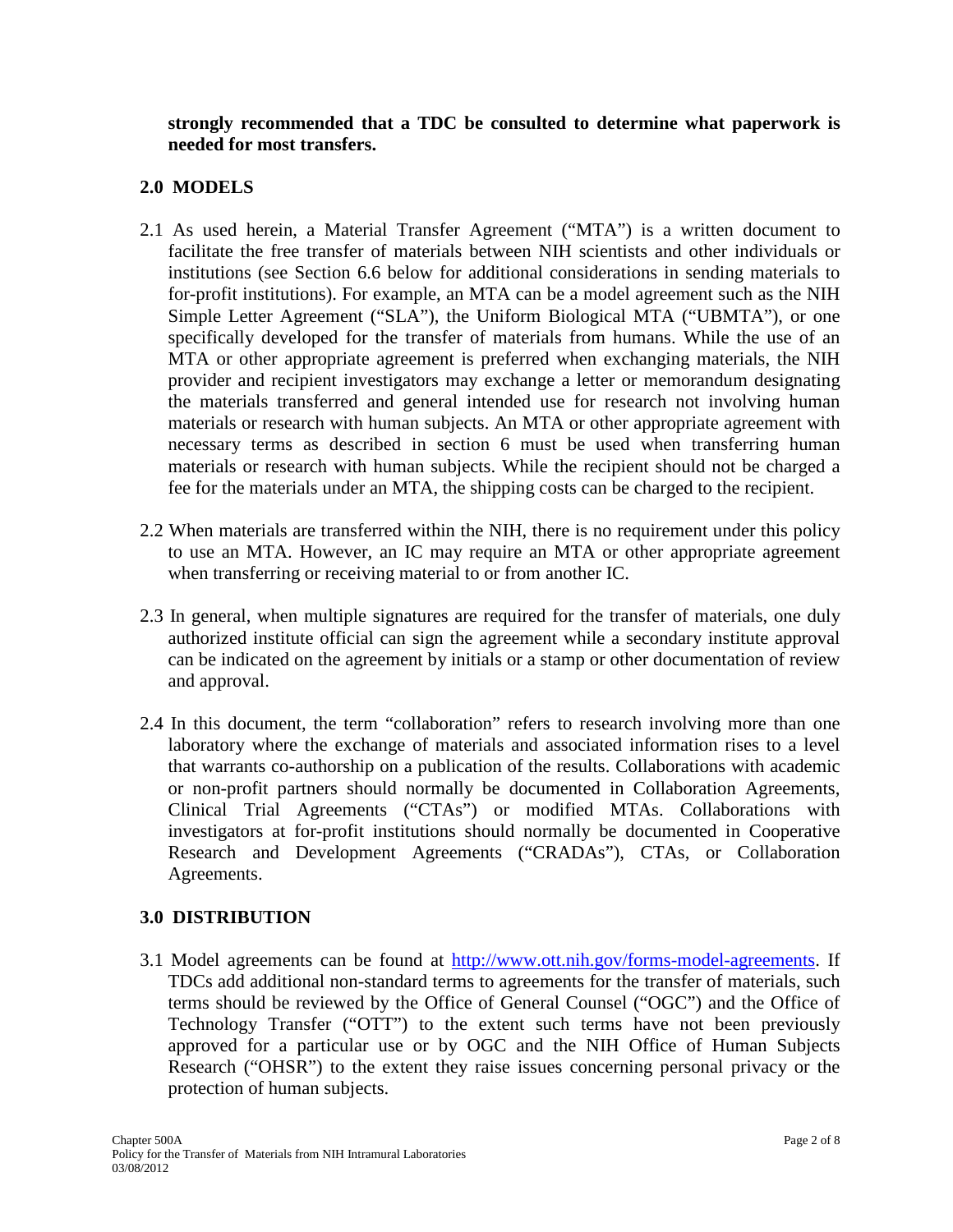- 3.2 Materials should be distributed in a fair manner and without bias to qualified recipients. For materials that self-replicate or can be produced in large quantities, the NIH laboratory is usually able to provide the materials to essentially anyone who requests them. In such cases, NIH provider's role is ''ministerial", *i.e.*, there is no judgment to be made in providing the materials if the recipient is engaged in research at a recognized institution. Examples include bacterial or yeast strains, cDNAs and monoclonal antibodies where the NIH provider can culture the hybridoma.
- 3.3 The issue of real or apparent distribution bias usually arises in the context of materials limited in quantity either because of expense or by their nature such that the NIH provider may have to prioritize the response to requests for the materials. In this case, the NIH provider should work with IC staff, such as the TDC, Ethics Officer, or Office of the Scientific Director, to develop a fair means of distributing materials that avoids bias or conflicts of interest. Examples of these materials include polyclonal antibodies, mouse strains where colony size is limited or chemical compounds where extraction procedures or synthesis result in low yields.

# **4.0 DEFINITIONS**

- 4.1 For purposes of this policy, **"materials from humans" include those obtained directly from humans as well as derivatives of human materials.** Those obtained directly from humans include, but are not limited to, everything from tissue (*e.g.*, bone, muscle, connective tissue, and skin), organs (*e.g.*, liver, bladder, heart, kidney), blood, gametes (*e.g.*, sperm and ova), embryos, fetal tissue, and waste (*e.g.*, urine, feces, sweat, hair and nail clippings, shed epithelial cells, placenta) as well as extracted or subcomponent parts of these materials including whole genomic DNA, plasma, protein fractions, or fractionated cells (adapted from Eiseman, E., Castillo, J., Handbook of Human Tissue Sources, RAND Monograph Report 7, 1999). The category **"derivatives of materials originally obtained from humans"** includes human cell lines, recombinant DNA clones of human genes, and isolated infectious agents from humans.
- 4.2 The following general definitions apply to the degree to which materials from humans are:
- Unlinked: Materials that were initially collected with identifiers but, before research use, have been irreversibly stripped of all identifiers by use of an arbitrary or random alphanumeric code and the key to the code is destroyed, thus making it impossible for anyone to link the samples to the sources. This does not preclude linkage with existing clinical, pathological, and demographic information so long as all subject identifiers are removed prior to distribution or receipt.
- Coded: Materials that are unidentified for research purposes by use of a random or arbitrary alphanumeric code but that may still be linked to their sources through use of a key to the code available to the NIH provider or collaborator.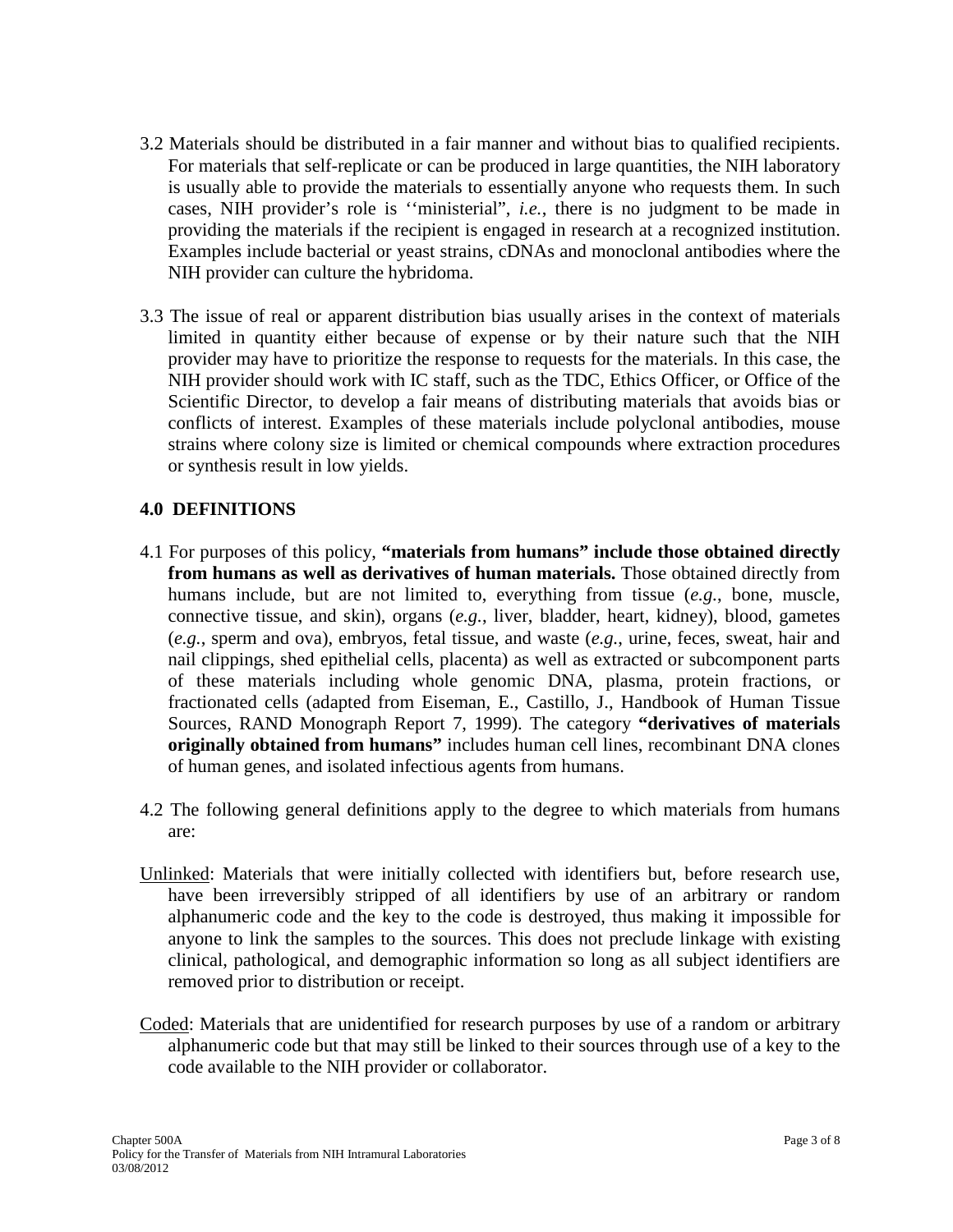Identified: Materials that are still attached to a readily available subject identifier such as name, social security number, study number, hospital number, medical record number, address, telephone number, etc., such that the identities of the subjects can be ascertained.

See OHSR Sheet 14 entitled "NIH Requirements for the Research Use of Stored Human Specimens and Data" at: <http://www.ott.nih.gov/sites/default/files/documents/policy/pdfs/sheet14.pdf>.

## **5.0 HUMAN SUBJECT AND PRIVACY ACT CONSIDERATIONS**

- 5.1 Generally, NIH requires that human materials can be transferred only after IC Institutional Review Board ("IRB") or OHSR review and approval. *See* OHSR Information Sheet 14, available on the OHSR website (and relevant successor guidance). The recipient must agree to conduct the research in accordance with the HHS rules for the protection of human subjects found at 45 C.F.R. Part 46, as applicable. Documentation should specify compliance with these regulations, the intended use of the materials, duration of intended use, and the plan for final disposition of unused materials.
- 5.2 In addition to the requirements of 5.1, if the materials and/or associated data are maintained in accordance with the Privacy Act in a System of Records, retrieved by a name or other identifier linked to the human subject, then an authorized NIH official must determine if identified or coded material with a key will be transferred and that: (a) provision of the data is for research purposes and does not violate legal or policy limitations under which the information was provided, collected or obtained; (b) the research purpose cannot be reasonably accomplished without provision of individual identifiable information; and (c) the research purpose warrants the risk to the privacy of the individual that additional exposure might bring. Moreover, the signed written agreement documenting the transfer must specify that the recipient agrees to limit access to personally identifiable information to only those individuals involved in the research project and only after they have been informed of, and agreed to, the provisions stated therein. Recipient must further agree to: (a) maintain any transferred personally identifiable information in a secure manner that restricts access to any individual not involved in the research project; (b) remove or destroy the information that identifies the individual at the earliest time at which removal or destruction can be accomplished consistent with the purpose of the research project; and, (c) make no further use or disclosure of the information unless approved by NIH, except as required by law.

When identifiers or a code key are being transferred to a recipient, the MTA or other appropriate agreement must reference the Privacy Act of 1974, 5 U.S.C. § 552 as amended.

For information concerning the Privacy Act and the applicable System Of Records Notice, contact the IC Privacy Coordinator: <http://oma.od.nih.gov/public/Lists/AllDMSContacts/Privacy%20Coordinators.aspx>

### **6.0 CATEGORIES**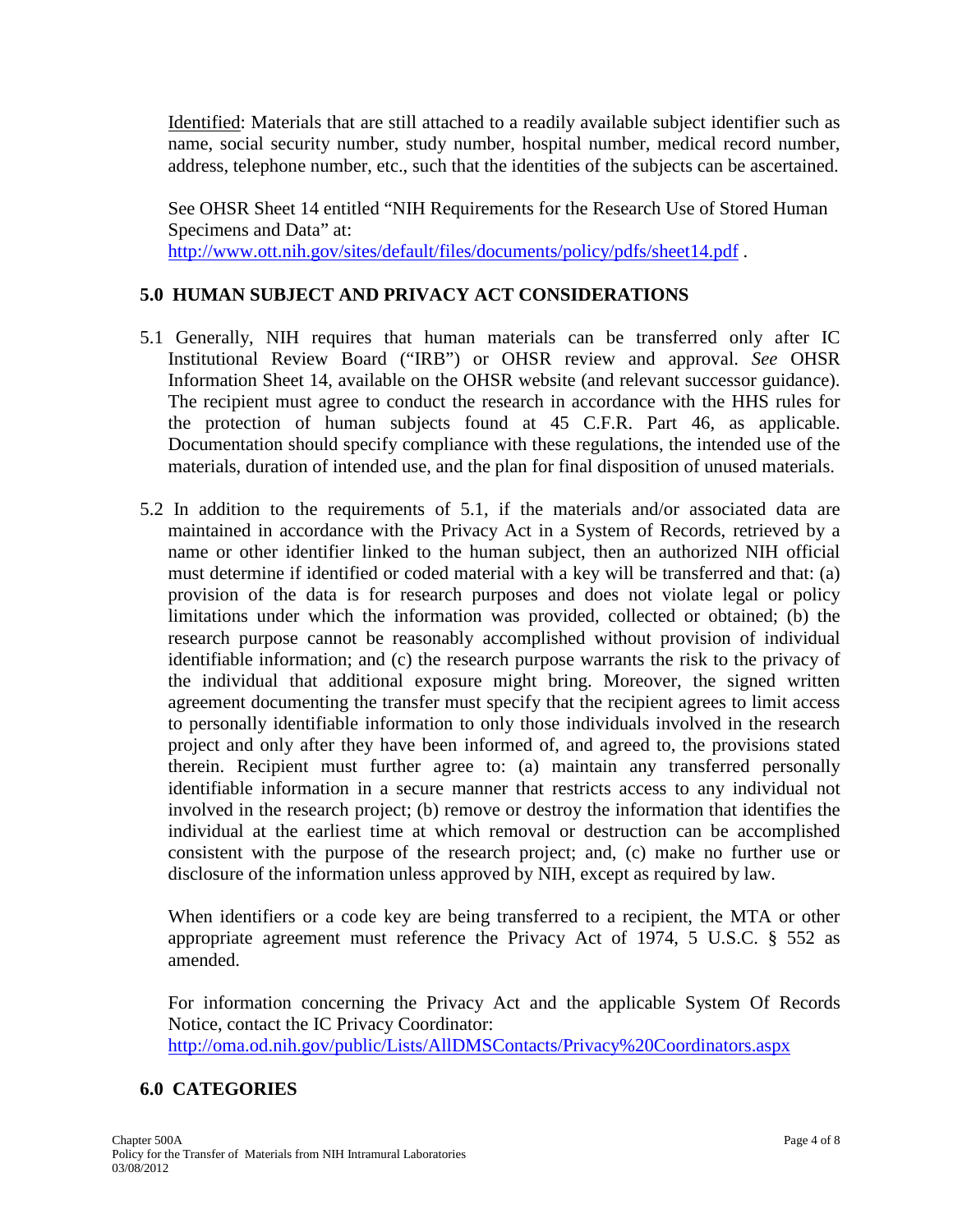- 6.1 **Materials that are not obtained from humans.** If these materials will not be used by the recipient in human research, the authorized signatory is the TDC or Lab Chief or higher depending on the IC delegation of authorities. One of the model MTAs may be used. If the materials will be used by the recipient in research in humans, a modified MTA or other appropriate agreement should be used requiring compliance with human subjects regulations at 45 C.F.R. Part 46. The authorized signatories are the TDC and the SD, Deputy SD or higher official within the IC. The TDC can provide assistance with the agreement. If the NIH provider is collaborating with the recipient, the NIH provider should first obtain NIH IRB or OHSR review/approval, as necessary.
- 6.2 **Materials that are derivatives of materials originally obtained from humans and that are NOT identified, are unlinked, or are coded and NIH does not have access to the code.** These materials are treated like those in section 6.1 above.
- 6.3 **Materials that are derivatives of materials originally obtained from humans and that ARE identified or they are coded and NIH has access to the code**. When derivative materials still retain identifiers, the materials are treated as identified materials from humans. An MTA or other appropriate agreement should be used with terms added to require the recipient's compliance with human subjects regulations at 45 C.F.R. Part 46, as applicable, and specification of the intended use, duration of use, and final disposition. If the materials will not be identified to the recipient investigator or, if coded but the code key will not be released, the agreement should specify that the NIH provider will not give the recipient access to identifiers and need not require the recipient's compliance with 45 C.F.R. Part 46. The NIH provider must also assure that the terms of the consent(s) under which the materials were obtained are not inconsistent with providing them to the recipient. For materials that will be identified or are identifiable because of access to the code by the recipient, the NIH provider must obtain NIH IRB or OHSR approval before release. In addition, an agreement as prescribed in section 5.2 is required if the materials/data are maintained in a Privacy Act System of Records, *i.e.*, retrieval by name or unique identifier by the NIH. For materials that will not be identified to the recipient, the NIH provider must obtain NIH IRB approval when collaboration is anticipated. When no collaboration with the recipient investigator is anticipated, the NIH provider must obtain either IRB or OHSR approval as applicable. The authorized signatories for these agreements are the TDC and the IC Director, Deputy Director, SD, Deputy SD or Clinical Director.
- 6.4 **Materials that are obtained directly from humans but are NOT identified, are unlinked or are coded and NIH does not have access to the code.** An MTA or other appropriate agreement should be used with specification of the intended use, the duration of use, and final disposition. The NIH provider must obtain NIH IRB or OHSR approval before sending materials. The authorized signatories for these agreements are the TDC and the IC Director, Deputy Director, SD, Deputy SD or Clinical Director.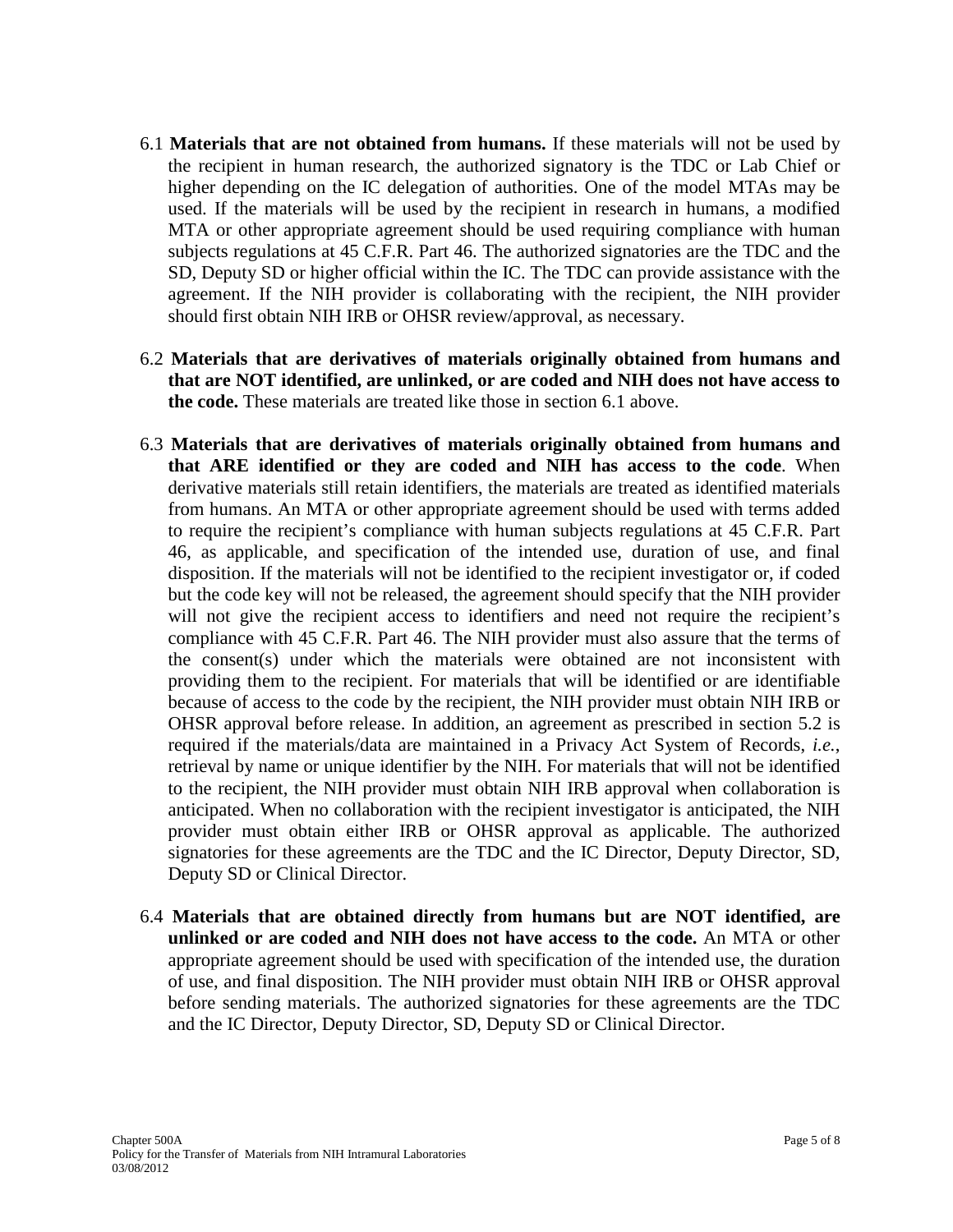- 6.5 **Materials that are obtained directly from humans and that ARE identified or they are coded and NIH has access to the code**. The requirements for the transfer of these materials are the same as materials in section 6.3.
- 6.6 **Additional considerations for materials that constitute an invention whether they are patented, patent pending or no patent is sought.** Materials constitute an invention if they represent patentable subject matter, that is, they differ from a product of nature because they have been modified by human activity. Some examples include: a transgenic or knock-out mouse, a recombinant DNA expression vector, and an isolated and purified cell line but not a primary explant.
- 6.7 In addition to the policy requirements described above, the NIH OTT, in consultation with the IC TDC, will consider licensing materials that constitute an invention if the recipient is a for-profit institution or otherwise engaged in commercial development activities. If the TDC recommends that the material be licensed, the TDC should send a request to OTT for negotiation of a royalty-bearing license agreement along with the Employee Invention Report (EIR) as described in PHS Technology Transfer Policy Manual Chapter 201. If the IC recommends sending the materials under an MTA rather than a license, the TDC should send such a request to OTT for review. TDCs may transfer materials constituting an invention without OTT approval if NIH has published a paper which would require access to the material to confirm its conclusions or if the transfer supports a research collaboration or NIH SBIR/STTR award, as long as the agreement governing the transfer limits the scope of use to confirmation of results, the NIH collaboration or SBIR/STTR award, as applicable. It is helpful to note in such agreements that further uses may require a license.
- 6.8 Additionally, if the transfer is part of a collaboration between an NIH scientist and a non-NIH scientist at a company, a CRADA may be the appropriate mechanism. The TDC should be consulted to develop and negotiate the agreement. TDCs submit CRADAs in final form to the NIH CRADA Subcommittee for review with the IC Director, Deputy Director, or SD serving as the IC authorized signatory.

# **7.0 TRANSPORTATION AND HANDLING OF MATERIALS**

7.1 NIH's shipment of materials to qualified requestors, as well as NIH's receipt and use of materials originating elsewhere, will be in accordance with applicable laws, regulations, and policies. The nature of the materials (*e.g.*, biological products, diagnostic specimens, infectious materials, etc.) will determine which regulations and policies are applicable.

### 7.2 Information can be found at:

NIH Policy Manual Chapter 1340-1 – Permits for Import or Export of Biological Material [\(http://www1.od.nih.gov/oma/manualchapters/management/1340-1/\)](http://www1.od.nih.gov/oma/manualchapters/management/1340-1/)

NIH Policy Manual Chapter 3035 – Working Safely with Hazardous Biological Materials [\(http://www1.od.nih.gov/oma/manualchapters/intramural/3035/\)](http://www1.od.nih.gov/oma/manualchapters/intramural/3035/)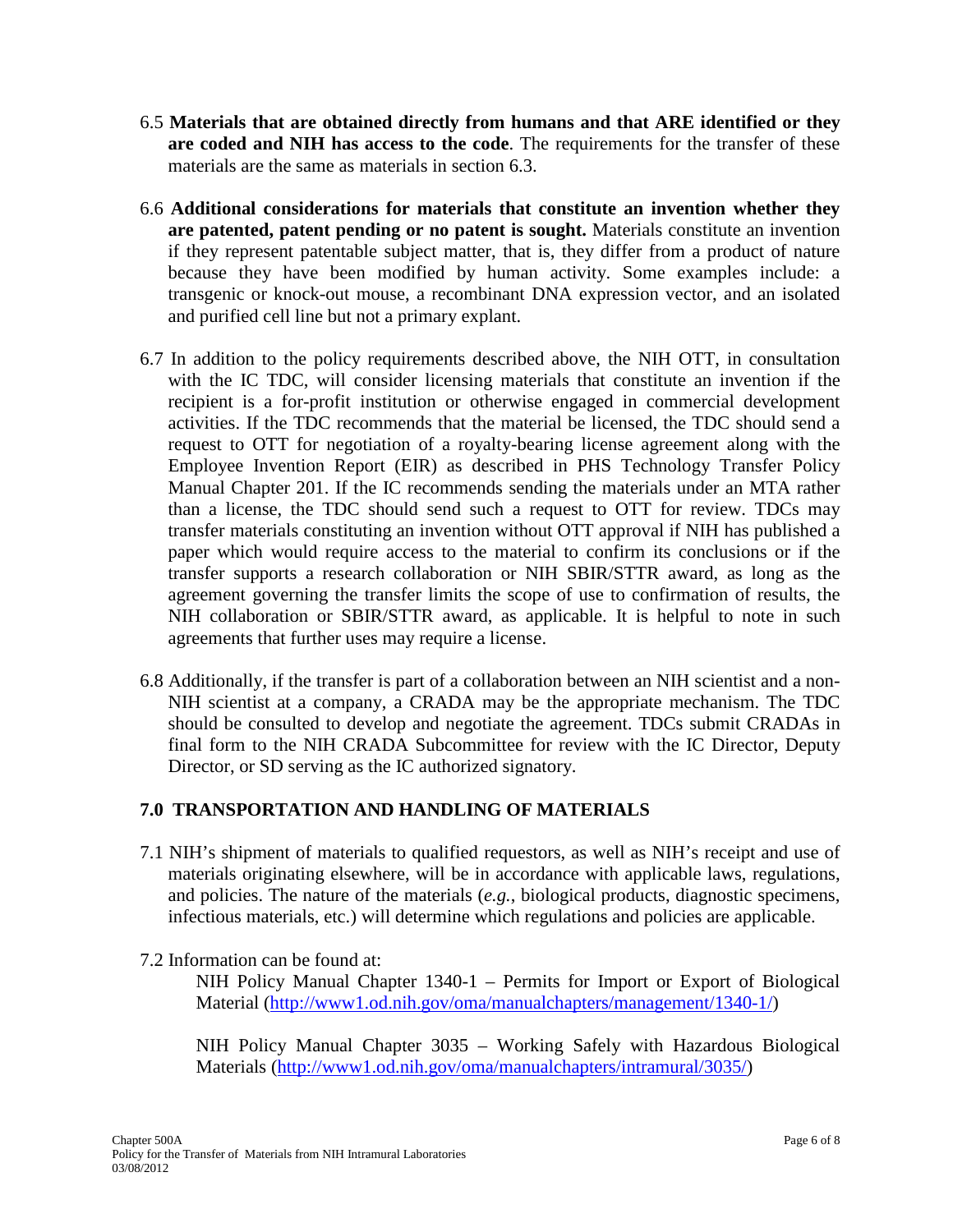7.3 When shipping and receiving materials, please refer to guidance on biological and chemical safety available from the Division of Occupational Safety and Health, NIH Office of Research Services (ORS):

[http://dohs.ors.od.nih.gov/shipping\\_biological\\_material\\_main.htm.](http://dohs.ors.od.nih.gov/shipping_biological_material_main.htm) This guidance includes:

- General Information on Shipping Biological Materials
- Training
- Shipping Biological Products
- Shipping Diagnostic Specimens
- Shipping Infectious Materials
- Shipping Radioactive Materials
- Resources for Shipping Biological Materials

For further information, consult the IC Safety and Health Specialist. A list of specialists is available at:

[http://www.ors.od.nih.gov/sr/dohs/HealthAndSafety/Pages/safety\\_health\\_specialists.aspx](http://www.ors.od.nih.gov/sr/dohs/HealthAndSafety/Pages/safety_health_specialists.aspx)

# **8.0 INCOMING MATERIALS**

When an MTA or other agreement governing the transfer of materials into the NIH is offered by an outside provider to transfer materials, the NIH recipient should consult the TDC to review and approve any changes from the model MTAs and to provide signatures for the MTAs as may be required by the IC. In addition, if the materials were obtained directly from humans, constitute derivatives that are identified or coded or will be used in humans or human subjects research, the NIH recipient should consult with the IC IRB or OHSR to obtain the appropriate approval.

### **9.0 CONCLUSION**

- 9.1 Generally, NIH providers planning to transfer human materials should contact their IC Technology Development Coordinator (TDC) (for IC-specific contact information, see [http://www.ott.nih.gov/technology-development-coordinators\)](http://www.ott.nih.gov/technology-development-coordinators), OHSR [http://ohsr.od.nih.gov](http://ohsr.od.nih.gov/) and/or their IC IRB, and their IC Privacy Act Coordinator or the NIH Privacy Act Officer for appropriate guidance. These offices should also be contacted when NIH recipients are planning to receive identified or coded human research materials from outside the NIH.
- 9.2 NIH providers and ICs are responsible for maintaining adequate records of determinations, materials transferred and the agreements used to transfer them (unless the requestor is referred to OTT for a license). Moreover, information about transfers of materials should be accessible by the TDC or stored in an NIH-wide data system, if available.